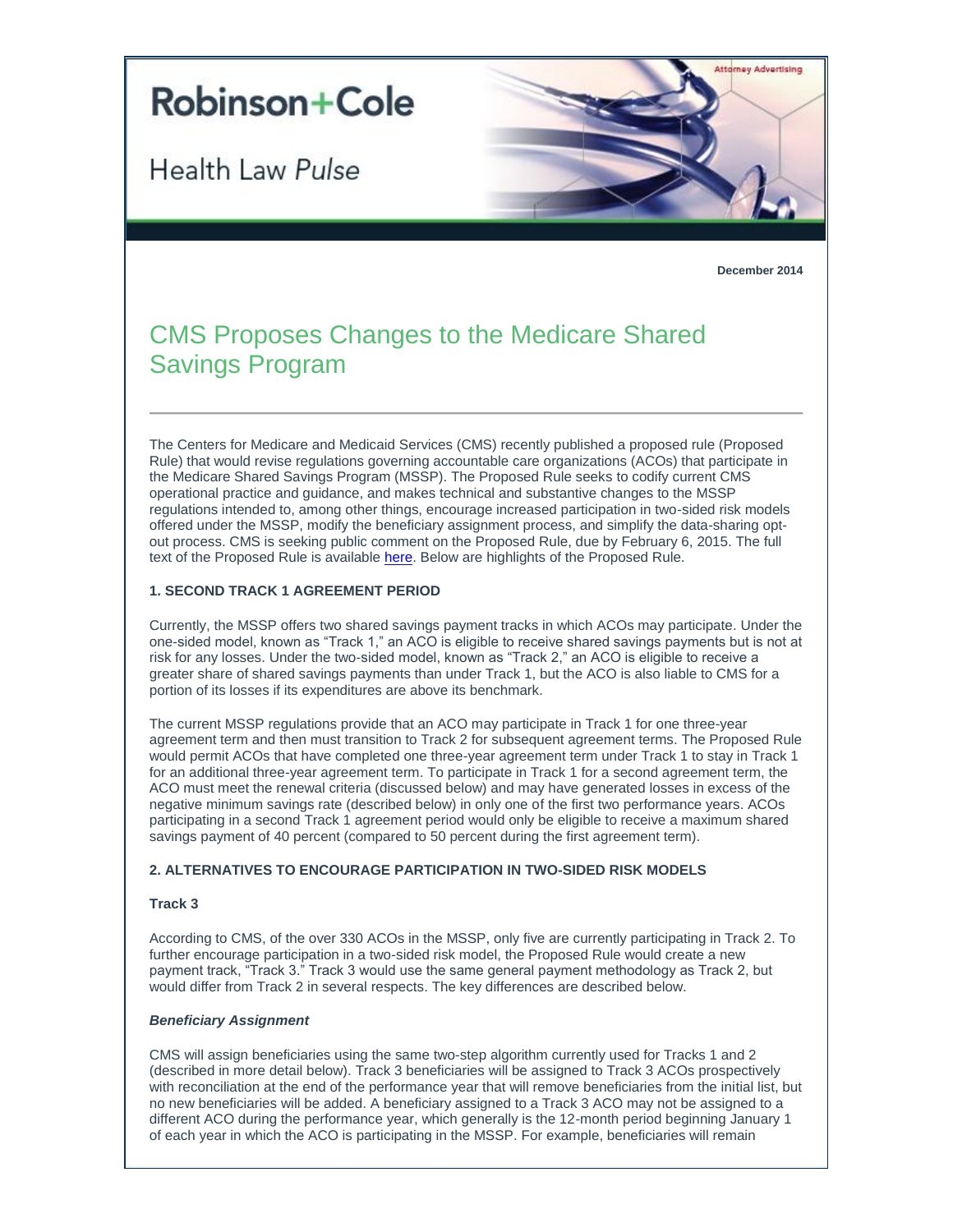assigned to a Track 3 ACO even if they receive all of their primary care services during the performance year from another ACO.

## *Performance Payment and Loss Recoupment Limit*

As mentioned above, MSSP ACOs are eligible to receive shared savings payments from CMS. The payment amounts vary depending on which track the ACO chooses. Track 1 ACOs may receive up to 50 percent of the savings generated (40 percent if in a second Track 1 agreement period), with a maximum payment of 10 percent of the ACO's expenditure benchmark. Track 2 ACOs may receive up to 60 percent of savings, with a maximum payment of 15 percent of the ACO's expenditure benchmark. Track 2 ACOs are also accountable for between 40 to 60 percent of all losses under its expenditure benchmark, depending on the ACO's quality performance. A Track 2 ACO's maximum liability for losses increases progressively each performance year from 5 percent of its benchmark in the first performance year to 10 percent during the third performance year.

Under the Proposed Rule, Track 3 ACOs would be eligible to share in up to 75 percent of savings with a maximum payment of 20 percent of the ACO's benchmark. On the downside, Track 3 ACOs may be liable for between 40 and 75 percent of their losses, depending on the ACO's quality performance. In any case, Track 3 ACOs will not be liable for losses that exceed 15 percent of its benchmark.

# *MSR/MLR*

To share in savings under the MSSP, an ACO must have a minimum amount of savings, referred to as the "minimum savings rate" or "MSR." Similarly, before a Track 2 or 3 ACO is liable for any losses, its expenditures must exceed the benchmark by a certain minimum amount, known as the "minimum loss rate" or "MLR." Currently, the Track 1 MSR varies between 2.0 and 3.9 percent, depending on the ACO's size. The MSR and MLR for Track 2 ACOs are fixed at 2.0 percent; however, as discussed below, the Proposed Rule would increase these percentages. The Proposed Rule would set the MSR and MLR for Track 3 ACOs at 2.0 percent.

# *Benchmarking*

In determining a Track 3 ACO's benchmark expenditures, CMS proposes to use the same general methodology used for Tracks 1 and 2. CMS will determine the beneficiaries that would have been prospectively assigned to the ACO in each of the three years prior to the start of the first performance year. CMS will then compute the assigned beneficiaries' expenditures incurred in each calendar year.

# **Repayment Mechanisms for Two-Sided Risk Models**

# *Lower Track 2 Risk*

In contrast to the fixed MSR and MLR currently applicable to Track 2 ACOs, the Proposed Rule would vary the MSR and MLR, depending on the number of beneficiaries assigned to the ACO, similar to the MSR used for Track 1 ACOs. The MSR and MLR would vary from a minimum of 2.0 percent for ACOs with 60,000 or more beneficiaries to a maximum of 3.9 percent for ACOs with 5,000 assigned beneficiaries. By increasing the MSR and MLR for smaller ACOs, CMS hopes to lower the risk associated with normal year-to-year variation in expenditures and thus encourage more ACOs to enter Track 2.

# *Modifications to Repayment Mechanisms*

Track 2 ACOs (and, if approved, Track 3 ACOs) must establish a repayment mechanism equal to at least 1.0 percent of its expenditure benchmark to demonstrate to CMS that the ACO is able to repay potential losses that it may owe after the end of a performance year. An ACO must establish its repayment mechanism when it applies to the MSSP and at the beginning of each performance year. An ACO's annual financial reconciliation, however, during which shared savings/losses are calculated, is not complete until the ACO's next performance year has already begun. This results in an ACO maintaining two separate repayment mechanisms — one for the current year and one for the prior year — until the previous year's finances are reconciled. Thus, the ACO must set aside double the required repayment mechanism until the previous year's reconciliation is complete. Under the Proposed Rule, CMS would require an ACO to establish a single repayment mechanism at the beginning of its participation in the MSSP that covers shared loss payments during the entire agreement period and for a reasonable time period after the end of the agreement. Thus, the Proposed Rule would eliminate the need for duplicate repayment mechanisms.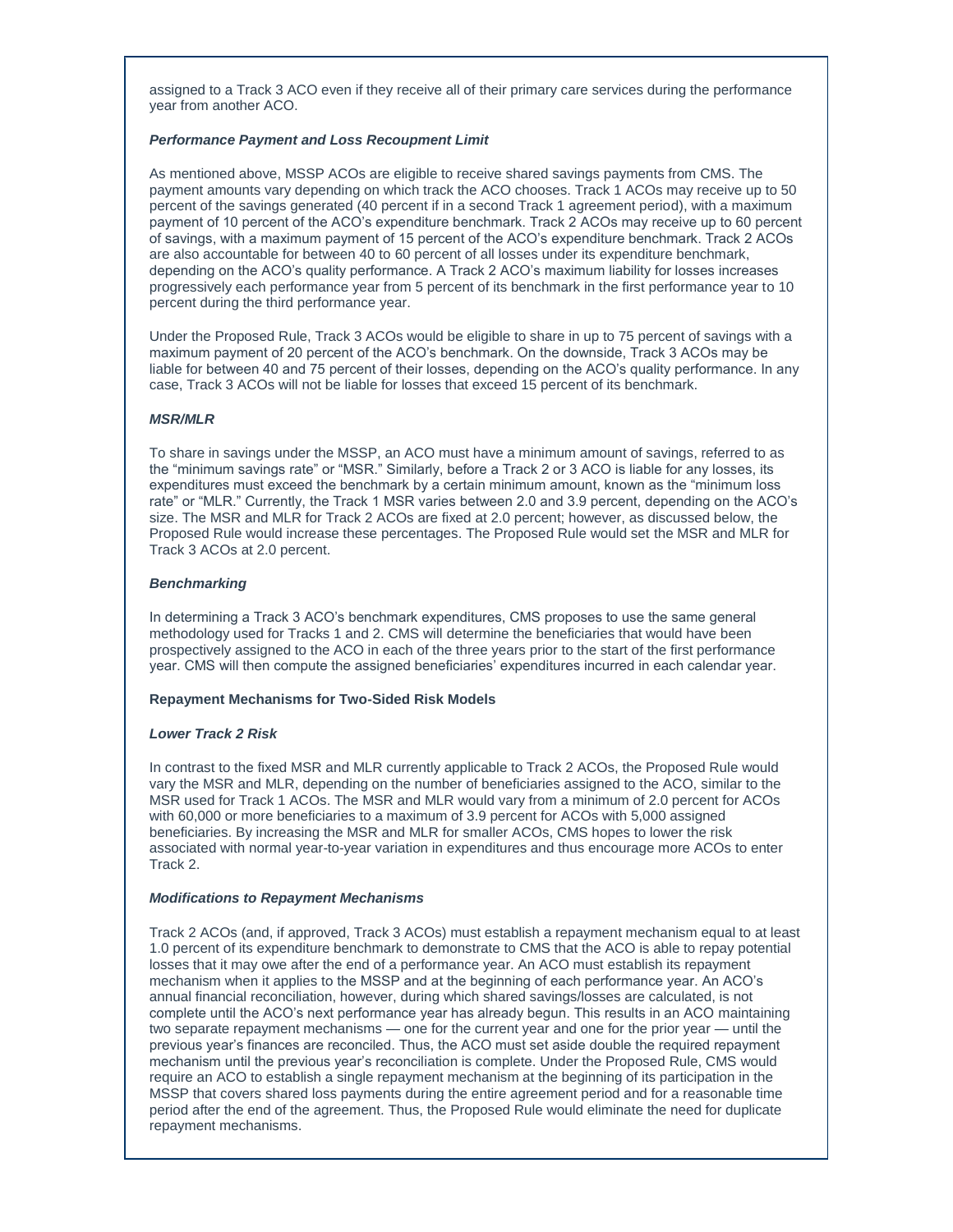Current MSSP regulations permit an ACO to use the following repayment mechanisms: reinsurance, escrow accounts, surety bonds, lines of credit, or "another appropriate repayment mechanism." The Proposed Rule would limit the available repayment mechanisms by no longer permitting ACOs to use reinsurance or the previously ambiguous "appropriate" alternative repayment mechanism. The Proposed Rule would also clarify that ACOs may use a combination of the foregoing to demonstrate their ability to repay potential losses.

## **Additional Options under Consideration**

CMS also seeks public comment on a number of initiatives aimed at increasing participation in two-sided risk models (that is, Tracks 2 and 3). Although CMS states in the Proposed Rule that it is not specifically proposing any of the below initiatives, it may include one or more of the following in the final rule based on the comments it receives:

- waiving the three-day inpatient stay requirement prior to Medicare coverage of inpatient skilled nursing facility care
- waiving certain requirements related to Medicare payments for telemedicine services to encourage greater utilization of these services
- waiving certain requirements for Medicare payments related to home health care that would allow ACOs to provide such care in a broader range of circumstances
- waiving certain Medicare Conditions of Participation to permit hospitals that are ACO participants or ACO provider/suppliers to recommend to patients during the discharge planning process certain high-quality, low-cost post-acute care providers with whom the hospitals have established relationships, including financial and clinical relationships
- permitting beneficiaries to choose an ACO to which they are assigned
- allowing an ACO to permit its ACO participants and ACO providers/suppliers to assume varying degrees of risk

CMS particularly solicits comment on whether it should limit any of the foregoing initiatives to Track 3 ACOs.

# **3. ACO ELIGIBILITY REQUIREMENTS**

#### **Legal Structure and Governing Body**

The Proposed Rule seeks to clarify governance requirements for ACOs set forth in the MSSP regulations by issuing three additional requirements. First, an ACO's governing body must be the same as the governing body of the legal entity that is the ACO. Second, if the ACO is made up of multiple ACO participants, the governing body may not be identical to the governing body of any single ACO participant. Third, the governing body must satisfy all other requirements set forth in the MSSP regulations, including that the governing body has a fiduciary duty to the ACO, which includes the duty of loyalty.

CMS also proposes minor changes to the requirements related to the composition of an ACO's governing body. Current MSSP regulations give CMS flexibility to allow an ACO to deviate from the requirement that 75 percent of its governing body be controlled by ACO participants. The Proposed Rule would eliminate this flexibility. It would also prohibit an ACO provider/supplier from being the beneficiary representative on the governing body.

#### **Leadership and Management Structure**

In the Proposed Rule, CMS proposes certain changes to the leadership and management requirements for ACOs set forth in the MSSP regulations, including removal of the requirement that an ACO's medical director must be an ACO provider/supplier. In connection with these changes, the Proposed Rule would eliminate CMS's ability to approve ACO applications from ACOs that do not strictly meet all such leadership and management requirements.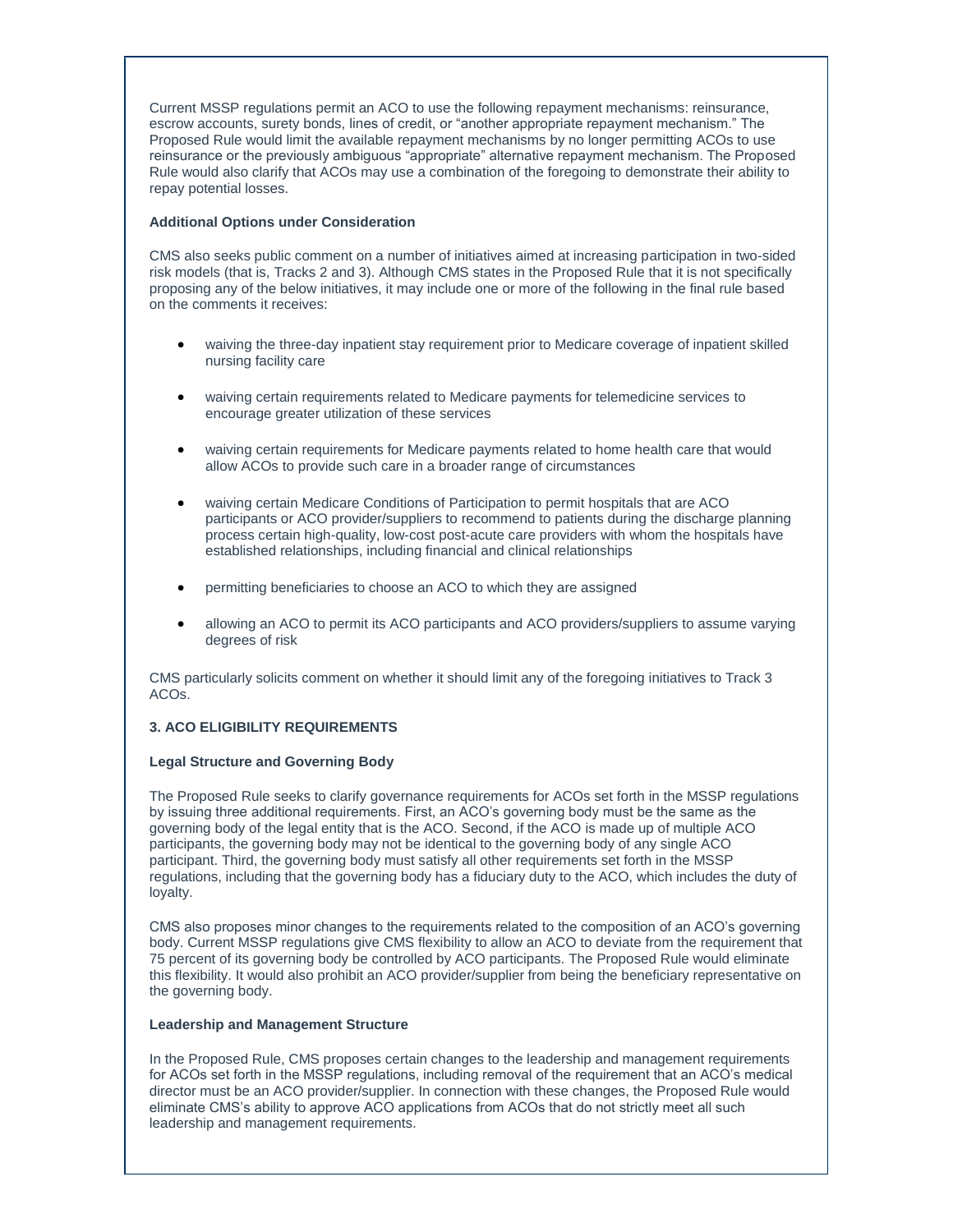Under the Proposed Rule, ACOs would be required to submit certain documentation to CMS to demonstrate the qualification of the healthcare professional responsible for the ACO's quality assurance and improvement program.

#### **Number of Beneficiaries**

The Proposed Rule would codify CMS's current practice concerning the calculation of the number of beneficiaries assigned to an ACO in the benchmark year immediately prior to the ACO's first performance year. The Proposed Rule would provide CMS with discretion on whether to institute a corrective action plan against an ACO whose number of assigned beneficiaries falls below 5,000 during a performance year.

Furthermore, the Proposed Rule would codify current CMS guidance permitting ACOs, for the purpose of beneficiary assignment and historical benchmarking, to include claims and attribute billings of entities that an ACO participant acquires through a purchase or merger. CMS's guidance requires that (1) the ACO participant completely absorb the acquired entity's taxpayer identification number (TIN), including the providers and suppliers that reassigned to the acquired entity their right to receive Medicare payments; (2) all such providers and suppliers reassign their right to receive Medicare payments to the TIN of the ACO participant; (3) the acquired entity no longer bills Medicare using its TIN; (4) the ACO include the acquired entity's TIN on the ACO participant list and provide CMS with an attestation that the acquired entity's providers and suppliers have reassigned their billing rights to the ACO participant; and (5) the ACO submit to CMS documentation that demonstrates the ACO participant's acquisition.

Under the Proposed Rule, ACOs could also annually request, for beneficiary assignment and benchmarking purposes, that CMS include claims submitted by TINs of entities acquired by ACO participants.

#### **Significant Changes to the ACO During an Agreement Period**

Under the current MSSP regulations, an ACO must notify CMS within 30 days of a "significant change" to the ACO, which occurs when an ACO is no longer able to meet the MSSP requirements. The Proposed Rule would expand the circumstances in which a significant change occurs to include any time the number or identity of ACO participants changes by at least 50 percent during an agreement period.

#### **Eligible Entities**

The Proposed Rule would add elective teaching amendment hospitals to the list of ACO participants eligible to participate in the MSSP.

# **4. BENEFICIARY ASSIGNMENT METHODOLOGY**

#### **Revisions to the Definition of "Primary Care Services"**

CMS assigns beneficiaries to MSSP ACOs using a two-step process based on the beneficiaries' historical utilization of "primary care services" furnished by physicians. The Proposed Rule seeks to expand the definition of primary care services to include transitional care management services following a patient's discharge from a hospital or a skilled nursing facility and chronic care management services for patients with two or more chronic conditions. The Proposed Rule would also expand the definition of primary care services to include services provided by nurse practitioners, physician assistants, and certified nurse specialists (collectively, nonphysician practitioners).

Under the current MSSP regulations, a physician must be exclusive to a single ACO if that physician bills any primary care services through an ACO participant's TIN and those primary care services are used in the beneficiary assignment process. Accordingly, if a physician specialist in a physician group practice bills a primary care service that is used to assign a beneficiary through an ACO participant's TIN, the entire physician group may only participate in the ACO that includes such ACO participant. The Proposed Rule would further revise the definition of primary care services to exclude services provided by certain physician specialties unlikely to provide primary care, such as services provided by surgeons, anesthesiologists, dermatologists, and radiologists. Therefore, such services would not be used to assign beneficiaries to ACOs and specialty physician groups could participate in multiple ACOs.

# **ACOs with FQHCs and RHCs**

The Proposed Rule seeks to modify the beneficiary assignment methodology used for ACOs that include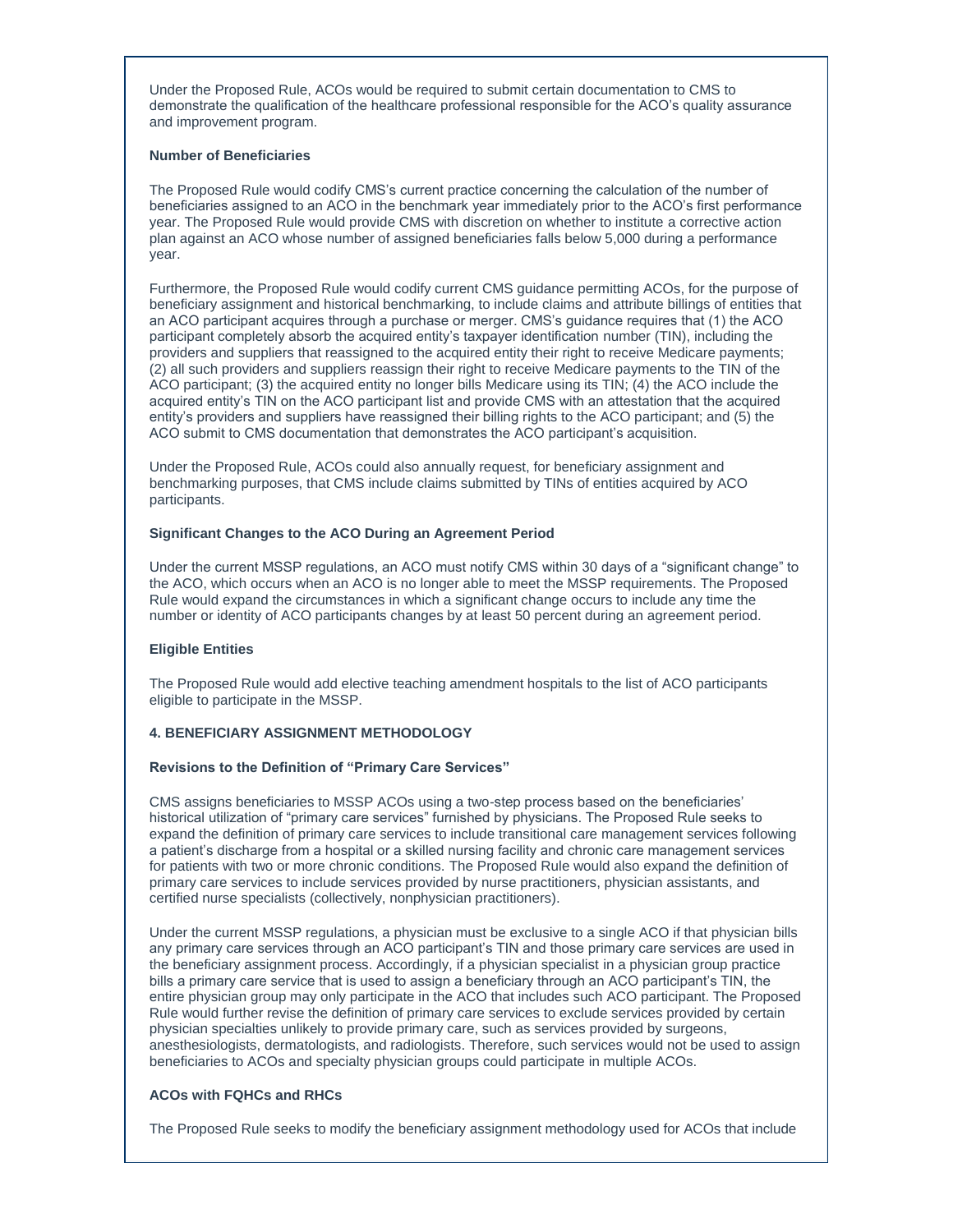as ACO participants federally qualified health centers (FQHCs) and rural health clinics (RHCs). Currently, ACOs that include FQHCs or RHCs must provide CMS a list of physicians that provide primary care services. CMS uses this list to determine whether a beneficiary is eligible for assignment to an ACO and to assign the beneficiary under the first step of the assignment process. Under the Proposed Rule, CMS will only use the list of physicians to determine whether a beneficiary is eligible for assignment. CMS would then use claims for primary care services provided by all ACO professionals submitted by the FQHC or RHC, including nonphysician practitioners, to determine whether the beneficiary will be assigned to a specific ACO.

# **5. ACO PARTICIPATION AGREEMENT REQUIREMENTS**

# **Renewal Process**

CMS proposes to establish requirements related to renewal of an ACO's participation agreement so that it may continue participation in the MSSP for an additional three-year period without interruption. Under the Proposed Rule, if an ACO wishes to renew its participation agreement, CMS would determine whether to renew the agreement based on a number of performance factors, as opposed to requiring the ACO to submit a new MSSP application. Those factors include the ACO's history of compliance with MSSP requirements, whether the ACO met the quality performance standards during at least one of the first two years of the previous agreement period, and, if applicable, whether the ACO repaid its losses to CMS.

#### **Termination Process**

The Proposed Rule would require that ACOs perform certain closeout procedures with CMS when leaving the MSSP. Under the Proposed Rule, ACOs who voluntarily terminate their participation agreement prior to the end of the agreement period may still receive shared savings payments provided that certain requirements are met. The Proposed Rule would also give CMS the ability to terminate an ACO from the MSSP if the ACO does not timely comply with CMS's document requests or submits false or fraudulent data.

#### **Care Coordination**

CMS proposes to require that an ACO applying to the MSSP describe in its application how it will promote the use of technology to improve care coordination for beneficiaries. The Proposed Rule would also require that ACO applicants describe their plans for partnering with long-term and post-acute care providers to improve care coordination for assigned beneficiaries. To ensure that ACOs implement the care coordination processes that the MSSP regulations require, the Proposed Rule seeks to mandate that each ACO define and submit to CMS milestones related to implementing its care coordination procedures.

# **Changes to MSSP Requirements During an Agreement Period**

Currently, MSSP ACOs are subject to all changes made to the MSSP during an ACO's agreement period, except changes to eligibility criteria related to ACO structure and governance, the calculation of the shared savings rate, and the beneficiary assignment; however, under the Proposed Rule, CMS proposes to subject ACOs to all changes to MSSP regulations made during an agreement period unless required otherwise by statute. ACOs would thus be subject to changes in regulations made during an agreement period concerning structure, governance, beneficiary assignment, and calculation of the shared savings rate. With respect to changes that affect beneficiary assignment, however, such changes would not become effective until the following performance year.

# **6. ACO PARTICIPANTS AND PROVIDERS/SUPPLIERS**

# **Reporting Requirements**

In the Proposed Rule, CMS proposes to add requirements and processes that ACOs must follow when maintaining, updating, and submitting to CMS the ACO participant and ACO provider/supplier lists. Currently, each ACO must annually provide CMS with a complete list of ACO participants and their TINs, as well as a list of the ACO's providers/suppliers, including its national provider identifiers (NPIs). Under the Proposed Rule, ACOs would still be required to annually submit to CMS a list of ACO participants and their TINs; however, CMS would provide the ACO with a list of NPIs associated with each ACO participant, and the ACO must certify that the CMS-provided list is correct or make necessary revisions.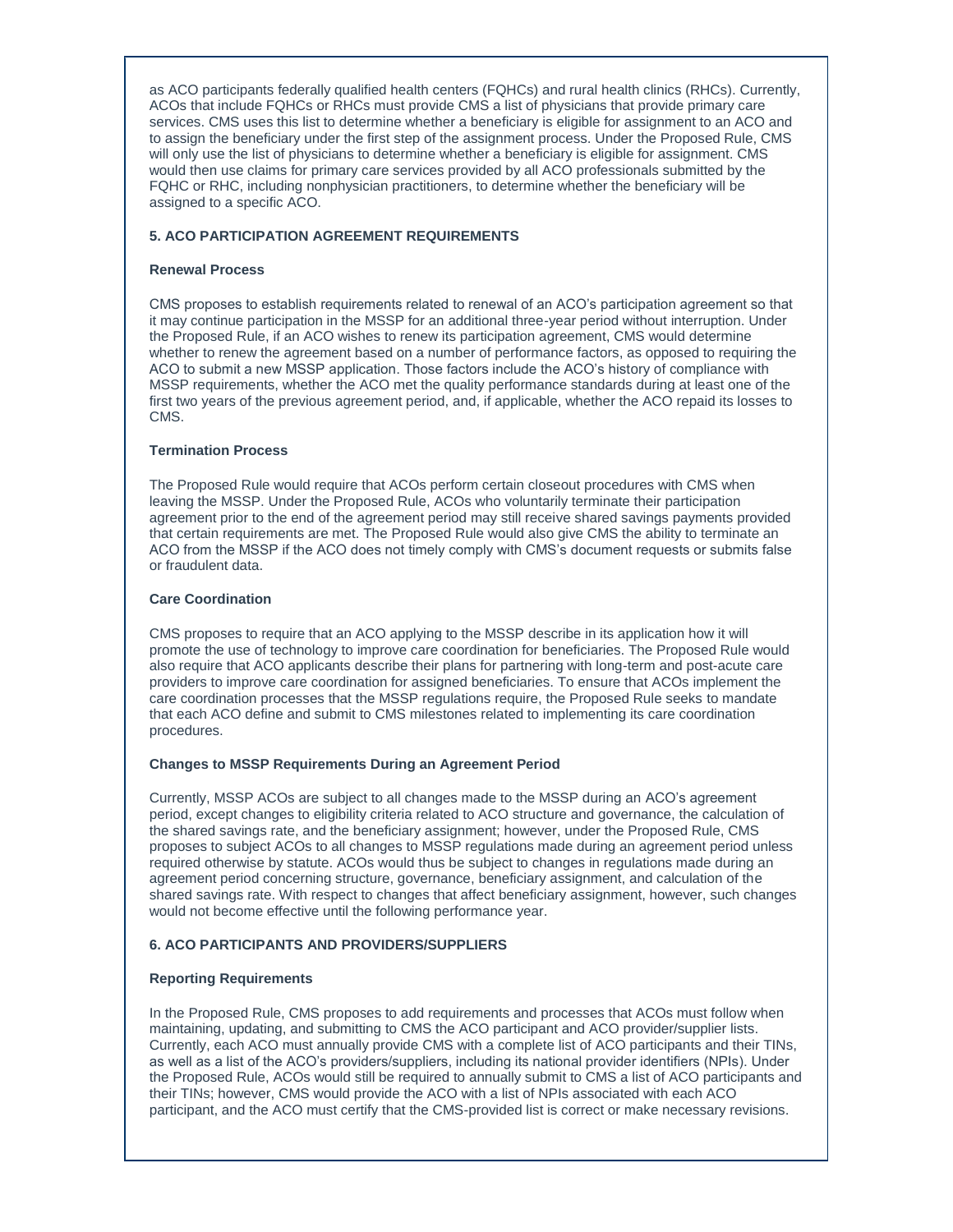The Proposed Rule would also require that, within 30 days of occurence, each ACO report to CMS any changes in the Medicare enrollment status of its ACO participants and ACO providers/suppliers or of termination of any ACO participant agreement. Further, if an ACO intends to add an ACO participant, the ACO would be required to obtain CMS's approval of the addition. The addition of an ACO participant would become effective at the beginning of the performance year following CMS's approval.

# **Content of ACO Participant and ACO Provider/Supplier Agreements**

The Proposed Rule seeks to codify CMS guidance on the content of ACO participant and ACO provider/supplier agreements. In addition to provisions set forth in the current CMS guidance, the Proposed Rule would require ACO participant and ACO provider/supplier agreements to contain the following provisions:

- The ACO participant must agree to update its enrollment information within 30 days of an addition or deletion of a provider/supplier.
- The term must be for at least one MSSP performance year (except that agreements with providers or suppliers may be for less than one year).
- The agreement must require the ACO participant to complete a closeout process upon termination or expiration of the agreement.

# **7. ADDITIONAL HIGHLIGHTS OF THE PROPOSED RULE**

#### **Data Sharing and Opt Out**

Under current MSSP regulations, CMS may provide each ACO with certain data related to its assigned beneficiaries, including claims data identifying assigned beneficiaries. The Proposed Rule would allow CMS to share with an ACO certain information of any beneficiary, regardless of whether the beneficiary is assigned to the ACO, as long as the beneficiary received a primary care service at an ACO participant and such service was considered in the beneficiary assignment process during the most recent 12-month period. CMS would also be able to provide each ACO with the minimum data set necessary for the ACO to conduct certain population-based activities. Examples of such data include demographic, risk profile, and utilization information.

Currently, ACOs must enable beneficiaries to opt out of data sharing by providing an opt-out form to beneficiaries either upon the beneficiary's first visit with an ACO participant or by mailing an opt-out form to all prospectively assigned beneficiaries. In the Proposed Rule, CMS proposes a streamlined opt-out process whereby beneficiaries may contact CMS directly to opt out. ACOs would be prohibited from sending or receiving opt-out forms through the mail. The Proposed Rule retains the requirement that ACO participants notify beneficiaries at the point of care that the provider/supplier is participating in the MSSP and that CMS-provided notices be posted at the ACO participants' facilities.

#### **Updating and Resetting the Expenditure Benchmark**

CMS is considering a number of technical changes for updating and resetting ACO expenditure benchmarks to account for national trends in Medicare fee-for-service spending. In particular, CMS is concerned about setting the benchmark at a level that accurately reflects cost increases and takes into account an ACO's previous performance while maintaining proper incentives for ACOs to continue participation in the MSSP. CMS is considering a number of alternatives, including incorporating an ACO's shared savings payments into the benchmark calculation to encourage ongoing participation in the MSSP by successful ACOs, using regional factors to adjust the benchmark and holding an ACO's historical costs constant relative to its region.

#### **Public Reporting**

The Proposed Rule would create a requirement that ACOs maintain a webpage on which it must report certain required information. CMS expects to make a template available for ACOs to report such information. The Proposed Rule would also add a requirement that ACOs publicly identify key clinical and administrative leaders, as well as the types of the ACO's participants or combinations of participants. Furthermore, ACOs would be required to publicly report their performance on all quality measures used to assess the quality of care furnished by the ACO. Currently, ACOs must report only those quality measures that are claims-based.